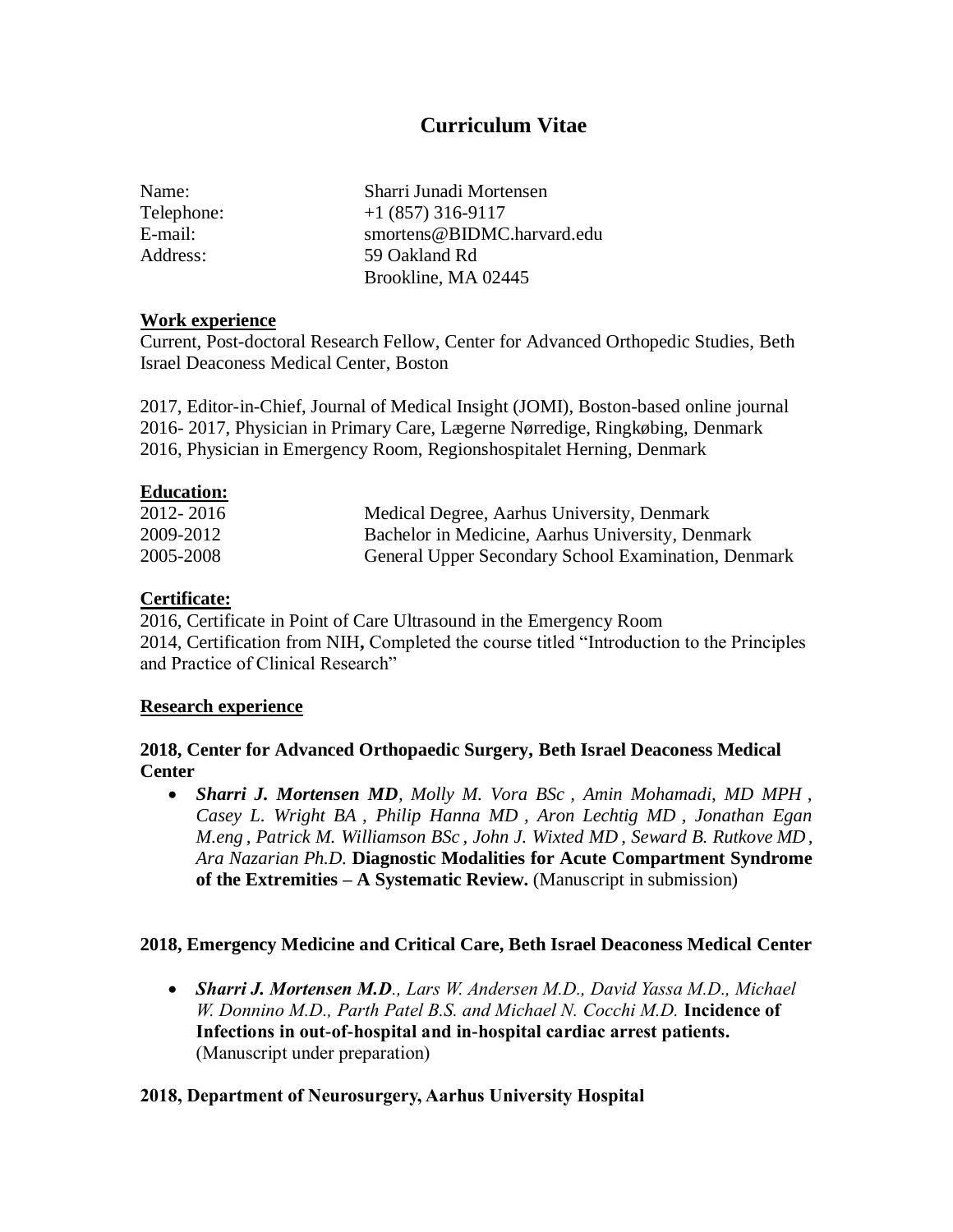• *Sharri Junadi Mortensen M.D., Shima Naebi Bjerrum M.D., Anna Tietze M.D. PhD, Stine Frost Hedegaard M.D., Hanne Gottrup M.D., Gorm von Oettingen M.D. PhD.* **The role of Computed Tomography scanning in the initial part of the Integrated Brain Cancer Pathway.** *(Acta Neurochir (Wien). 2018;160(4):667-672. doi:10.1007/s00701-018-3478-z.)*

**2013-2014, Clinical Research Year Student, Emergency Medicine and Critical Care, Beth Israel Deaconess Medical Center, Boston, in cooperation with Research Center for Emergency Medicine, Aarhus University Hospital, Denmark.**

- *Won Young Kim M.D., Ph.D., Lars W. Andersen M.D., Sharri J. Mortensen B.S., Ari Moskowitz M.D., Maureen Chase M.D., Katherine Berg M.D., Victor Novack, M.D. Ph.D., Michael N. Cocchi M.D., and Michael W. Donnino M.D.* **The Prevalence and Significance of Abnormal Vital Signs Prior to In-Hospital Cardiac Arrest** *(Resuscitation. 2016 Jan;98:112-7. doi: 10.1016/j.resuscitation.2015.08.016. Epub 2015 Sep 9.)*
- *Michael W. Donnino M.D., Sharri J. Mortensen B.S., Lars W. Andersen M.D., Maureen Chase M.D., Katherine Berg M.D. Julia Balkema B.S., Jeejabai Radhakrishnan Ph.D., Raúl J. Gazmuri M.D. Ph.D. FCCM, Xiaowen Liu Ph.D. and Michael N. Cocchi M.D.* **Coenzyme Q10 in Patients with Severe Sepsis or Septic Shock – a Randomized, Double-Blind, Placebo-Controlled, Pilot Trial** (*Crit Care. 2015 Jul 1;19:275. doi: 10.1186/s13054-015-0989-3)*

Oral presentation of two posters; one at New England Society of Academic Emergency Medicine in New Haven and one at Annual Society of Academic Emergency Medicine in Dallas.

- *Sharri J. Mortensen B.S., Lars W. Andersen M.D., Parth V. Patel B.S., Michael W. Donnino M.D., Michael N. Cocchi M.D.* **Incidence of bacteremia in out-of hospital and in-hospital cardiac arrest patients**
- *Michael N. Cocchii M.D., Sharri J. Mortensen B.S., Brian Saindon B.S., Parth Patel B.S., Tyler Giberson B.S., Lars W. Andersen M.D., Michael W. Donnino M.D.,* **Lactate and need for vasopressors predicts mortality after out-ofhospital cardiac arrest**

#### **Other research experience**

#### **Research assistant (2012)**

Department of cardiology, Regional Hospital Silkeborg

Second author on an article that has not been able to be published. The goal of the study was to identify extracardial findings and the significance of these in relation to the symptoms presented in the patients. I worked independently during the whole process, supervised by cardiologist Lone Deibjerg.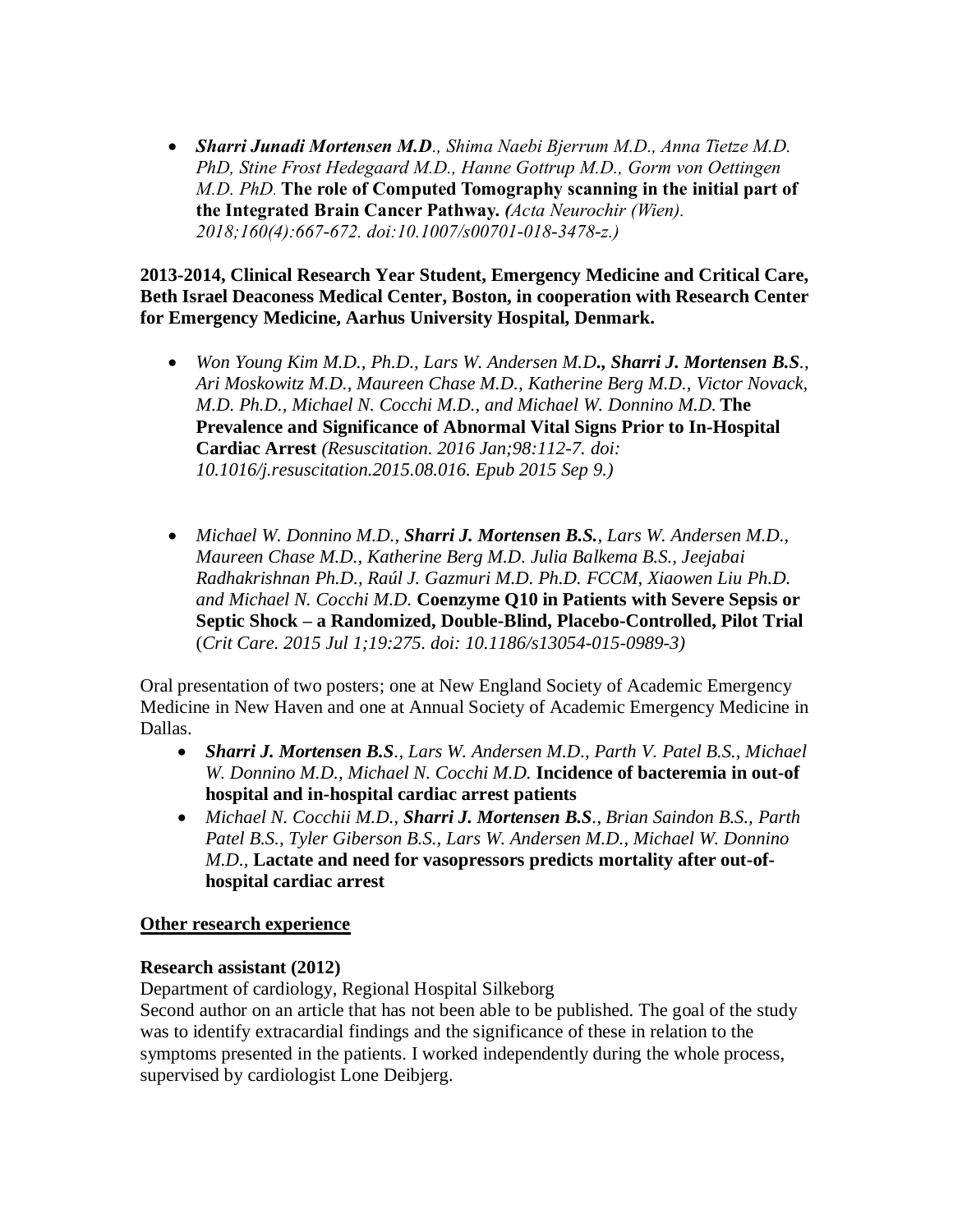• *Jens Deibjerg Hassing M.S., Sharri Junadi Mortensen B.S., Brian Løgstrup M.D. , Chadi Abdel-Halim B.S., and Lone Deibjerg M.D.* **Extra-cardiac findings in cardiac CT – Some evidence from a fast track outpatient clinic.** (Not published)

### **Extracurricular medical experience:**

### **2013, Temporary Physician, Orthopedic department at Silkeborg Hospital (Summer vacation locum job, June - September)**

Functioning as first responding Physician in the small emergency room as well as running my own ambulatory program within my capacity as a  $4<sup>th</sup>$  year medical student.

### **2012, Nursing temporary at AMBIO in Norway (Summer job, July-September)**

Medicine administration and wound shift for the elderly in the Arendal Area

### **2009-2012, Nursing temporary at FADL in Denmark**

Nursing at different hospitals in Jutland, Denmark

### **Voluntary and Association work**

**2015-2016, Founder and head of activity for SØNHK Aarhus** (Student organization for Ear-Noise-Throat specialty)

### **2011-2015, Chairman for Egegade Homeowner Association**

### **2011-2012, Financial manager for Umbilicus, Med. Student's Social Board** (Including annual tax reports and balance presentations for accountants. Yearly turnover of 1.5 million DKKR)

**2009-2013, Work in miscellaneous integration projects as a coordinator and trainer** (Coordinating yearly projects, mainly sports activities, for children with difficult living circumstances)

### **2011, Board member of IMCC Aarhus (International Medical Cooperation Committee)**

Students organization, offering medical students opportunities for diverse experiences during their education. E.g. voluntary work in Africa, children's hospital etc.

### **2011, Project manager for the integration project** *Playground*

Financed by the Integration- and Cultural Ministries. Offering children in need sports activities as well as short trips during their summer vacation.

### **2006-2011, Vice President of DGI Eastjutland Basketball**

Planning of basketball courses in Eastjutland and educating new coaches and referees